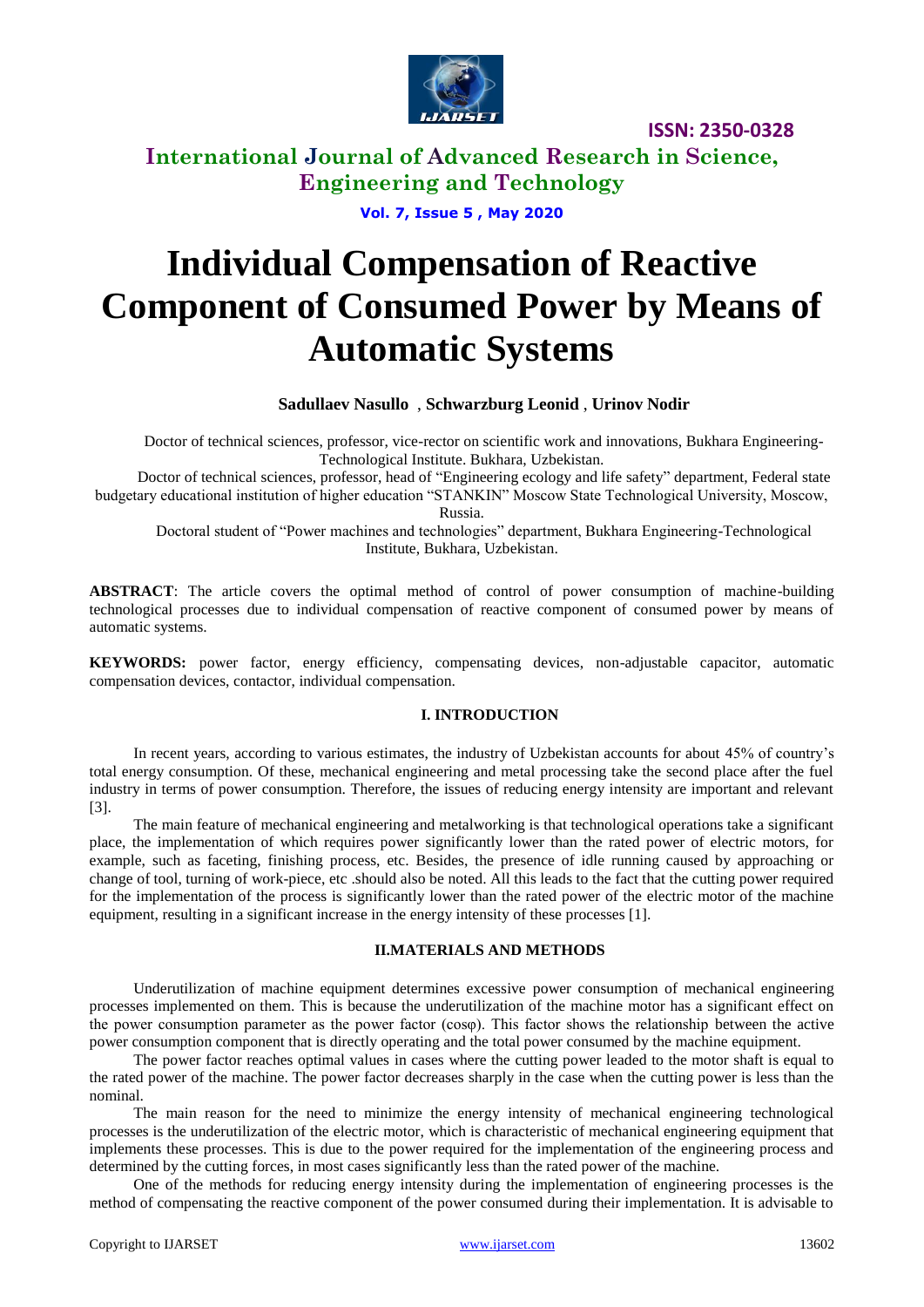

# **International Journal of Advanced Research in Science, Engineering and Technology**

**ISSN: 2350-0328**

### **Vol. 7, Issue 5 , May 2020**

implement this method by means of automation, which allows not only taking into account the real parameters of the technological process and equipment, but also to increase the efficiency of compensation and, as a result, reduce the energy consumption of technological processes and increase the competitiveness of manufactured products.

The decrease in power factor during underutilization of the electric motor of machine-tool equipment is caused by the presence of the reactive component of the power consumption, which is typical for consumers with inductive resistance, such as asynchronous motors, transformers, electric furnaces, lighting systems, etc. Since the reactive component does not perform useful work and increases transmission losses electric energy to the consumer, its reduction will reduce the energy intensity of mechanical engineering technological processes (pic 1). [8]



#### **Fig.1 Diagram of power factor dependence on motor load**

The most important direction of automation of the technological processes is the automation of energy consumption control in the implementation of these processes. Low energy efficiency of technological processes is due to a number of their characteristic features.

Currently, there are several approaches to automated compensation of the reactive components. They differ in both the level of compensation and, for example, the type of compensation devices.

Compensating devices are divided into permanent (non-adjustable) and automatic [4].

Permanent compensators are one or more capacitors to provide the constant level of compensation. This type of compensators can be used on terminals of inductive devices (motors or transformers), on switchboards supplying a number of small motors and inductive equipment for which separate compensation is economically unfavorable, or on consumers with a enough constant load and allow reducing reactive currents and voltage drop in the transmission and transformation of electrical energy.

Non-adjustable capacitors can be controlled manually: by means of switch or load switch; semi-automatically: by means of the contactor or directly connection to load and commutation with it.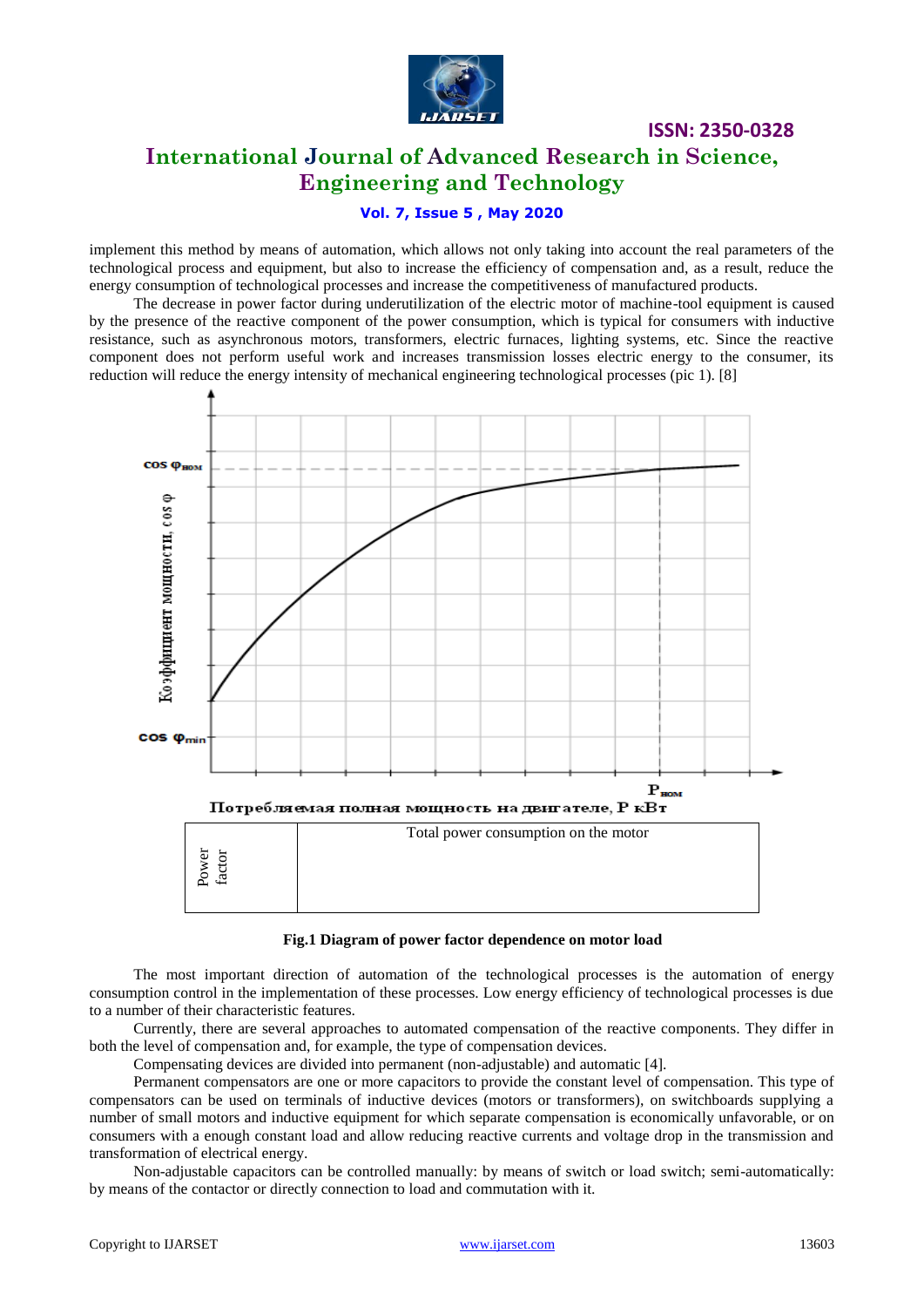

# **International Journal of Advanced Research in Science, Engineering and Technology**

### **Vol. 7, Issue 5 , May 2020**

Automatic compensation devices provide control of energy consumption at consumers with a relatively high level of change in the active and reactive components of power consumption. They provide automatic control of power factor compensation and maintaining a given level of power factor within narrow limits. Such devices can be used on the splints of the main switchboard or on the terminals of a heavily loaded cable.

Automatic compensation, as a rule, is carried out using automatically adjustable capacitor units, which is divided into a number of sections, each of which is controlled by a contactor. Switching on the contactor includes a section corresponding to it in parallel with other sections that are already working. This allows to stepwise increase or decrease the capacity of the unit by turning on and off the control contactors.

The control is carried out by a relay that controls the power factor of controlled circuits, which serves to turn on and off the corresponding contactors to provide power factor values in a given range (within the tolerance specified by the value of each compensation battery). For the normal functioning of this system, the current transformer for the control relay must be connected on one phase of the input cable supplying the control circuits

#### **III. RESULTS AND DISCUSSION**

In devices for automatic compensation of the reactive component of power consumption, both standard contactors and static contactors (thyristors) can be used. The use of the latter is advisable in controlling the energy intensity of equipment with a fast cycle or high sensitivity to perturbations arising at transient processes. The advantages of thyristors include instantaneous response to a change in power factor (up to 40 ms), an unlimited number of responses, elimination of transient processes in the network when capacitors are turned on, and silent operation [5].

According to selection of place of installation of compensating devices central, section-by-section and individual compensation are distinguished.

With central compensation of the reactive component of power consumption (Fig. 2), the compensating device is connected to the collecting splints of the main switchboard or distribution substation of the enterprise. With this connection, the aggregate of the reactive component of the power consumption of the entire enterprise is compensated. This allows reducing the required total power consumption, based on which, as a rule, a fixed fee is established. The load on the power transformer is also reduced, which, in turn, allows to connect additional consumers to it.

However, this method has a number of disadvantages. With this compensation mode, the reactive current continues to flow across all cable conductors from the main switchboard to its final consumers. For this reason, the centralized compensation mode does not allow to reduce the section of cables of the power network of the enterprise, and as result, reduce losses in them.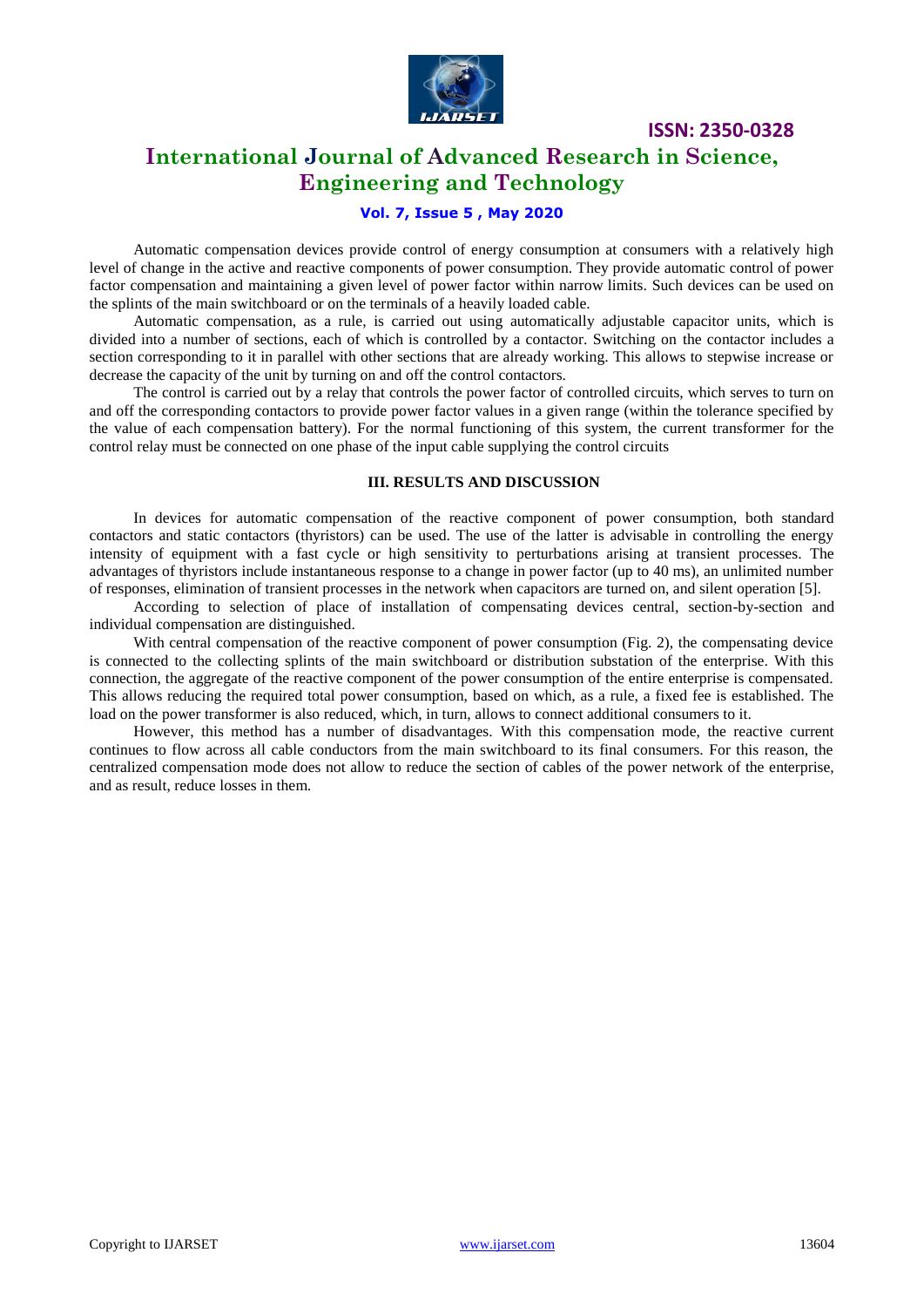

**International Journal of Advanced Research in Science, Engineering and Technology**

**Vol. 7, Issue 5 , May 2020**



**Fig. 2. Scheme of centralized compensation of the reactive component of power consumption**

This approach is advisable to apply in industries with a constant and steady load. This is because with a variable load, the efficiency of the compensating installation will decrease, and in some cases, it may vice-versa increase the reactive component of the power consumption. The latter is caused by the so-called re-compensation effect, which occurs when connecting compensating devices of greater power than necessary.

In cases where sectional compensation is applied, the blocks of compensating devices are connected to the workshop switchboards and automatic machines (Fig. 3).

The greater locality of this approach allows more effectively control the energy intensity of technological processes, in particular by reducing losses in the transfer of energy from a common distributor to a local one. However, for the same reasons as centralized compensation, sectional compensation is inexpedient to apply in the presence of a large number of consumers with different load conditions.

Individual compensation implies local compensation of the reactive component of power consumption directly at the consumer. Compensating devices in this case are connected directly to the electric motor of machine-tool equipment.

With the correct selection of the range of compensating devices, this approach allows to control the energy intensity of machine-building technological processes with maximum efficiency and significantly increase their energy efficiency [2].

Based on the above, it can be concluded that the most optimal method of controlling power consumption of mechanical engineering technological processes is individual compensation of the reactive component of power consumption by means of automatic systems. This conclusion is explained by the peculiarities of the implementation of mechanical engineering technological processes, which are characterized by a wide range of changes in the load on the motor during the implementation of these processes, as well as the possibility to ensure their maximum energy efficiency in this approach.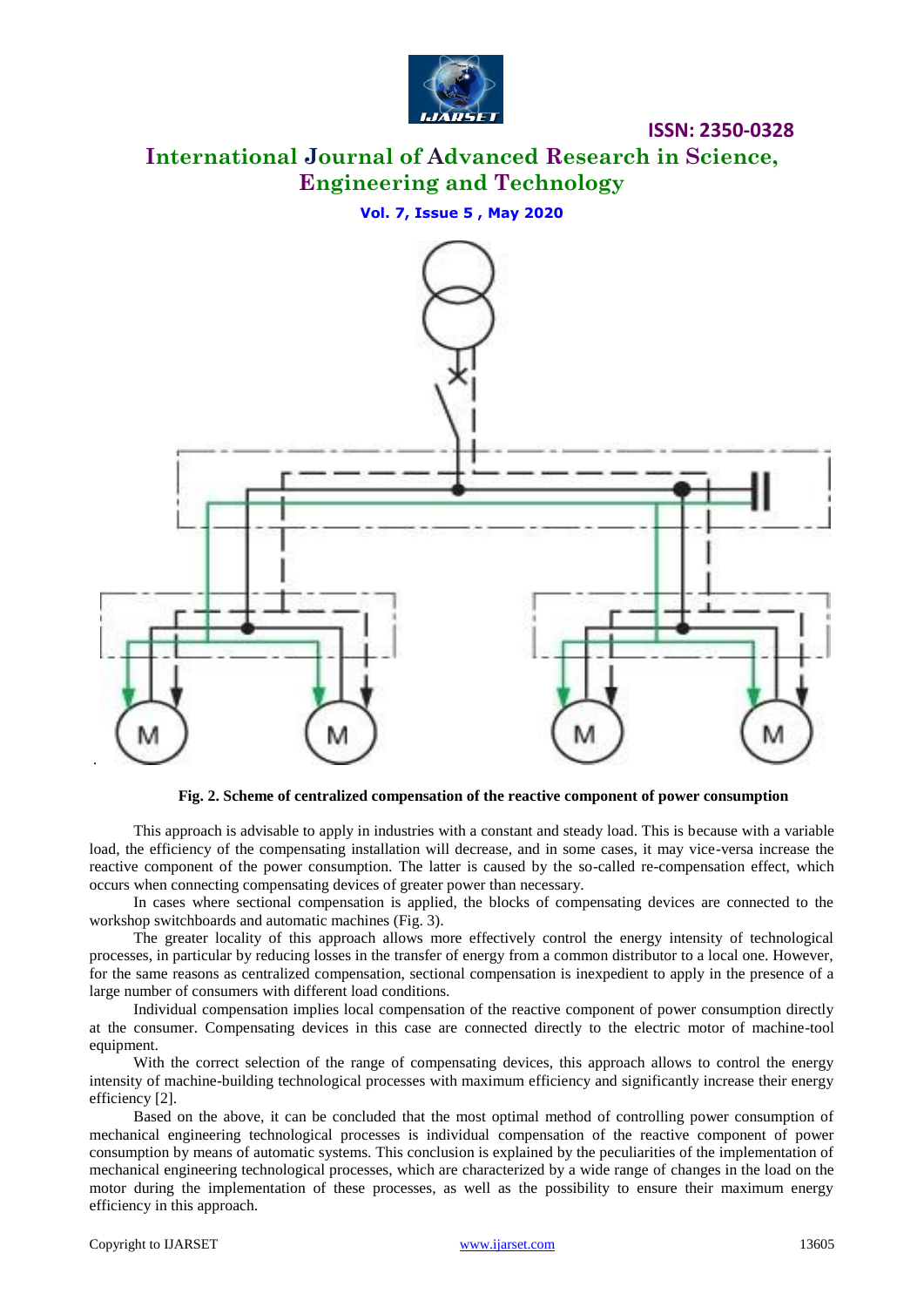

# **International Journal of Advanced Research in Science, Engineering and Technology**

#### **Vol. 7, Issue 5 , May 2020**



**Fig. 3. Scheme of sectional compensation of the reactive component of power consumption**

### **IV. CONCLUSION**

Based on the above, the following tasks were set:

- 1. To analyze the existing methods and means of energy intensity control of mechanical engineering technological processes.
- 2. To analyze the possibilities of automation of energy intensity control of mechanical engineering technological processes.
- 3. To establish the relationship between the parameters of mechanical engineering technological processes of edge cutting machining, the rated power of the electrical equipment of the machine and the energy consumed during the implementation of these processes.
- 4. Based on established relationships, to develop algorithms for automating the energy intensity control of mechanical engineering technological processes.
- 5. To investigate the possibility of implementing the developed algorithms for automation of energy intensity control of mechanical engineering technological processes with different parameters of technological transitions and different types of processing.

#### **REFERENCES**

- 1. Acherkan N.S. et al. Metal-cutting machines. Textbook for mechanical engineering universities M.: State scientific-technical publishing house of mechanical engineering literature, 1957. – p.1015: illustrations.
- 2. Zhokhov B.D. Selection of compensating devices in general-purpose networks // Industrial power engineering. 1993. No. 2. p.36- 40.
- 3. Kevesh A.L. et al. Industry of Russia 2010 M.: Collection of papers / Rosstat M., 2010. p.453.
- 4. Konstantinov B.A., Zaytsev G.Z. Compensation of reactive power. L.: Gosenergoizdat, 1975. p. 101: illustrations.